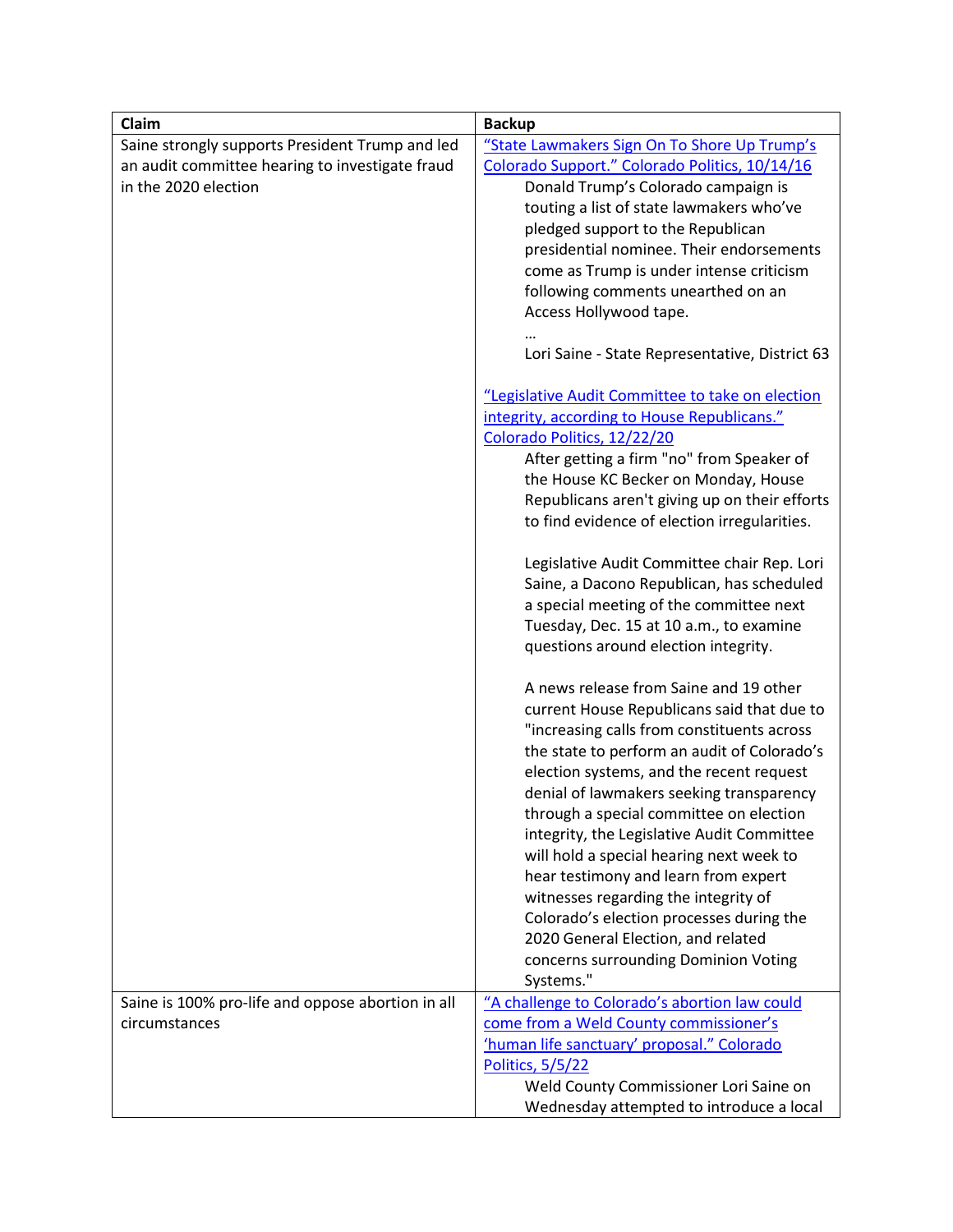|                                                                                                                         | resolution that would establish the<br>northern Colorado county as the state's<br>first "human life sanctuary," an anti-<br>abortion designation designed to limit local<br>access to the procedure.                                                                                                               |
|-------------------------------------------------------------------------------------------------------------------------|--------------------------------------------------------------------------------------------------------------------------------------------------------------------------------------------------------------------------------------------------------------------------------------------------------------------|
|                                                                                                                         | It was the second time Saine had tried to<br>put an anti-abortion rights resolution on<br>the Board of County Commissioners'<br>agenda in recent months, with this most<br>recent attempt following the leak of a draft<br>Supreme Court opinion that would overturn<br>Roe v. Wade.                               |
|                                                                                                                         | Saine has long been a supporter of anti-<br>abortion initiatives across the state. She's<br>also running as a Republican candidate in<br>the state's new 8th Congressional District,<br>hoping to win over conservative voters in<br>Adams and Weld counties.                                                      |
|                                                                                                                         | "We can start removing this stain (of<br>abortion) from our nation and it can start<br>here," Saine said as she requested the<br>measure be added to the board's agenda.<br>"We need to put a countywide setback on<br>murdering children in place. Nothing is<br>more important than protecting our<br>children." |
|                                                                                                                         | Outside of rebuking RHEA, the draft<br>resolution proclaims that the county<br>"recognizes life from conception to natural<br>death, and hereby establishes Weld County<br>to be an official sanctuary for human life,<br>above and beyond any statute, rule or<br>amendment adopted by the State of<br>Colorado." |
| Saine supports returning to the conservative<br>Trump immigration policies, including building<br>the Trump border wall | "Open Borders and Immigration."<br>LoriforFreedom.com<br>America must abandon the Biden Open<br>Borders Agenda immediately return to the<br>Trump Administration policies that kept our<br>country safe and stopped the invasion of our<br>Southern Border. This must stop.                                        |